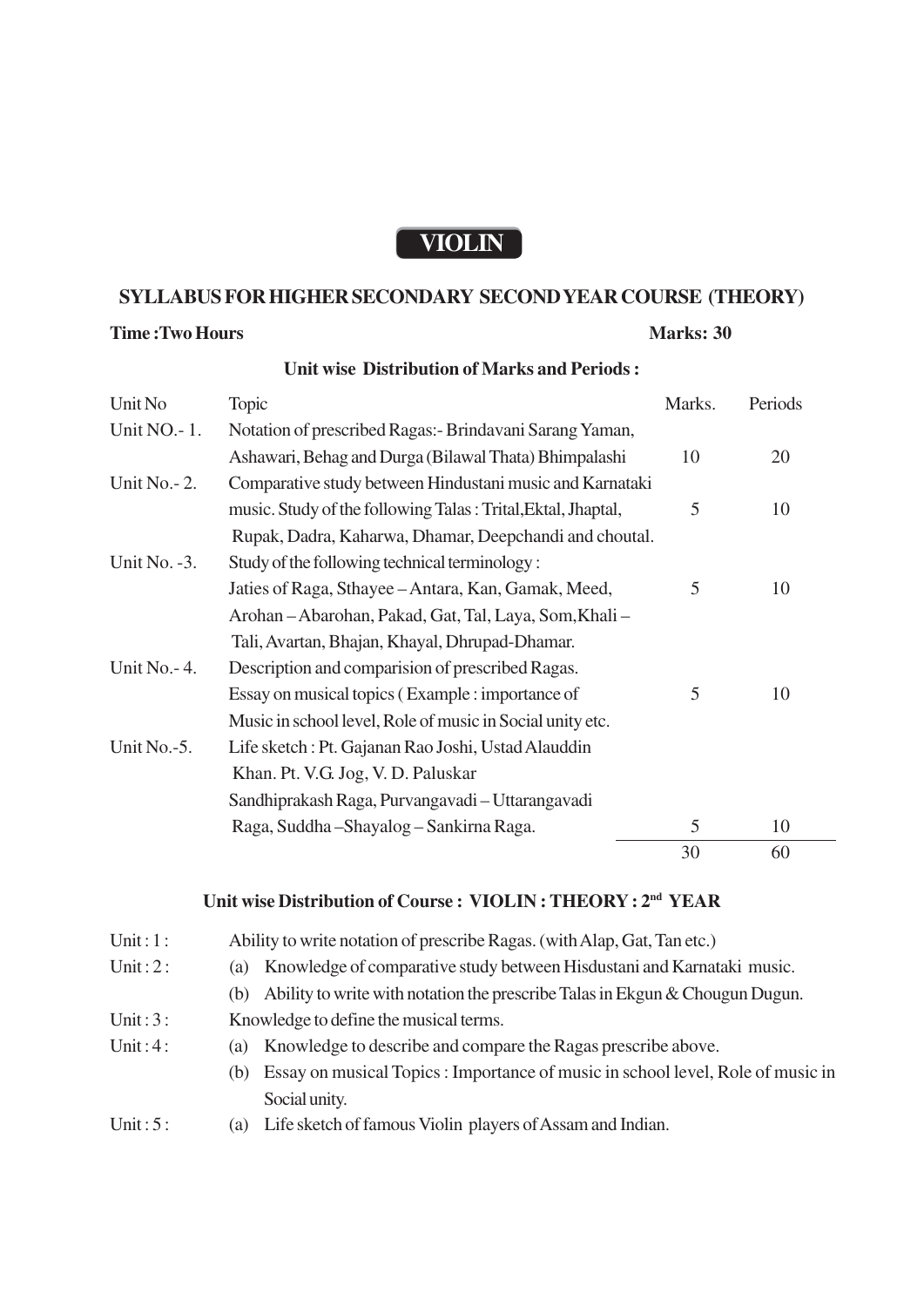## 2 Syllabi for H.S. Final Year

(b) Knowledge about the Sandhiprakash Raga, Purvangavadi- Uttarangavadi Raga – Suddha Shayalog – Sankirna Raga.

## **Reference Books**

| Σ. | ৰাগ সংগীত - বীৰেন্দ্ৰ কুমাৰ ফুকন।   |
|----|-------------------------------------|
| ২. | বেলা বিজ্ঞান (হিন্দী)               |
| ৩. | তবলা বিজ্ঞান - দিলীপ ৰঞ্জন বৰঠাকুৰ। |

# **VIOLIN**

# **SYLLABUS FOR HIGHER SECONDARY SECOND YEAR COURSE (PRATICAL)**

#### **Time : Two Hours Marks: 70**

| Unit No.         | <b>Topic</b>                                             | Marks. | <b>Periods</b> |
|------------------|----------------------------------------------------------|--------|----------------|
| Unit No. $-1$ .  | Introduction of Violin in details (Name of parts of      |        |                |
|                  | Violin) Practice of more swaras by single finger on      | 5      | 10             |
|                  | Single string in one – way bowing. Tuning of instrument. |        |                |
| Unit $No. - 2$ . | Prescribed Ragas: (students must to learn/play)          |        |                |
|                  | Vilambit and Drut Gat with - Alap - Tan - Jhala of       | 40     | 60             |
|                  | One/more Ragas for 15 minutes with Tabla                 |        |                |
|                  | Accompaniment]: Brindavani Sarang, Yaman, Ashawari,      |        |                |
|                  | behag, Bhimpalashi and Durga (Bilawal Thata)             |        |                |
| Unit No. -3.     | Describe how to produce the swaras -Shuddha,             |        |                |
|                  | Tivra, Komal in Mandra - Madhya - Tar Saptak.            | 5      | 10             |
|                  | Practice if various Alankar (at least 30 Nos. of         |        |                |
|                  | Various chanda in prescribed Ragas)                      |        |                |
| Unit No. - 4.    | Practice of song: One Bishnu Rabha Geet, atiya sangit,   |        |                |
|                  | JBhupendra sangit, Loka git. Practice of Nagma           | 5      | 10             |
|                  | for various Talas.                                       |        |                |
| Unit No.-5.      | Prescribed Talas: Trital, Ektal, Jhaptal, Rupak, Dadra,  |        |                |
|                  | Kaharwa, Dhamar, Deepchandi and Chautal with             |        |                |
|                  | ali – Khali, in Ekgun Dugun, Chaugun.                    | 15     | 30             |
|                  |                                                          | 70     | 120            |

## **Unit wise Distribution of Marks and Periods :**